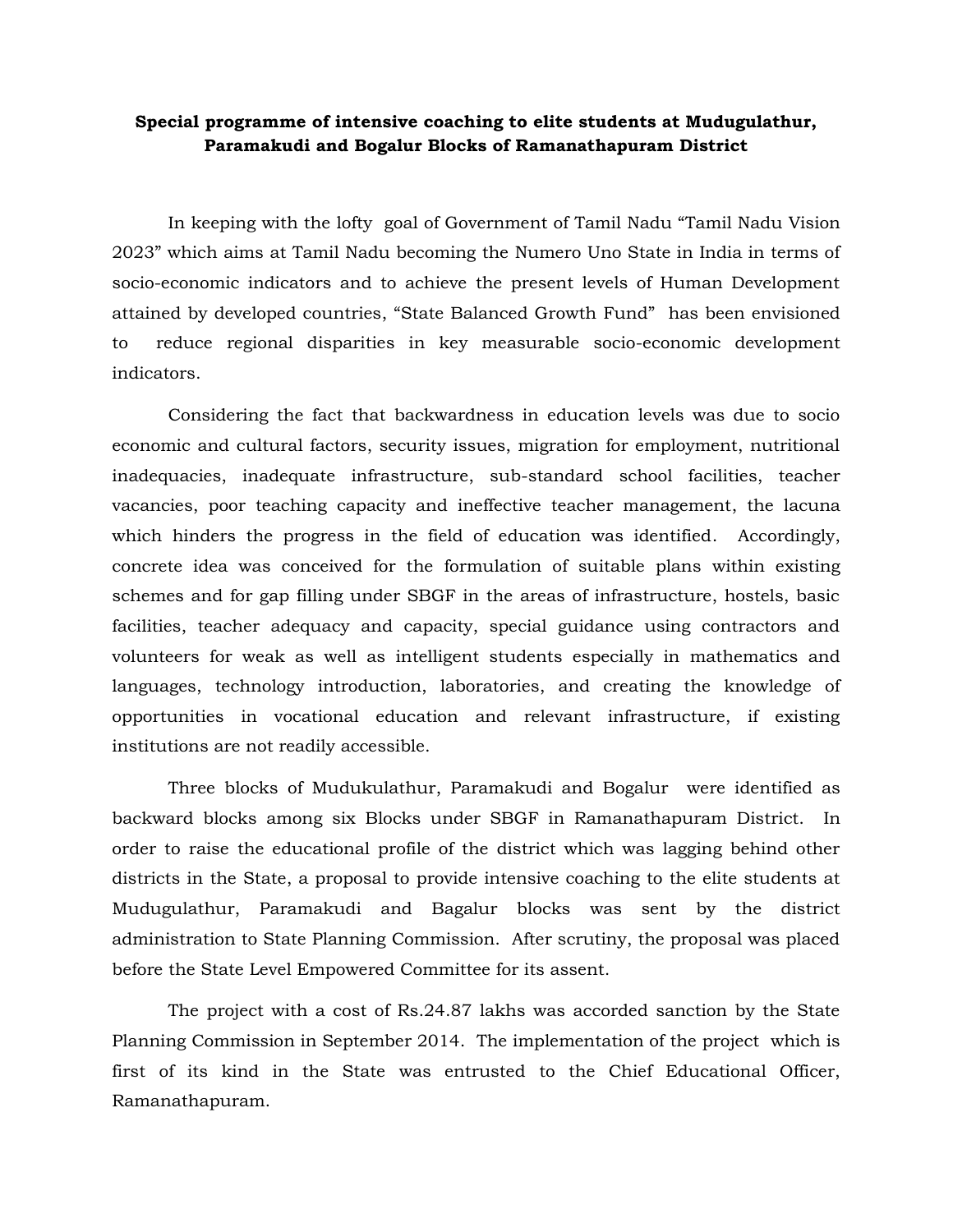The students of the above 3 backward blocks are virtually dependent for their educational development only on the Government Schools.

Keeping in mind the fact that those elite students, who scored high marks fighting many odds in government schools, could emerge as outstanding students if they were given proper coaching, a special coaching centre for the 'elite group' of government school students has been created with state of the art facilities. This centre would coach such elite students to enable them to score high marks in the plus two examinations.



 Thiru K. Nanthakumar, District Collector interacting with the elite students at the Centre

With a view to provide best coaching and training for these less privileged students free of cost to help them realize their dreams of getting into best professional colleges in the State, experts and retired teachers with specialized skills in their respective subjects were roped in.

The energy and focus of such elite students should not get frittered away from their studies students for want of various facilities. Accordingly, the students were provided with hostel facilities so that they can stay in one place by availing boarding and lodging to better concentrate on their studies. Transportation facilities were also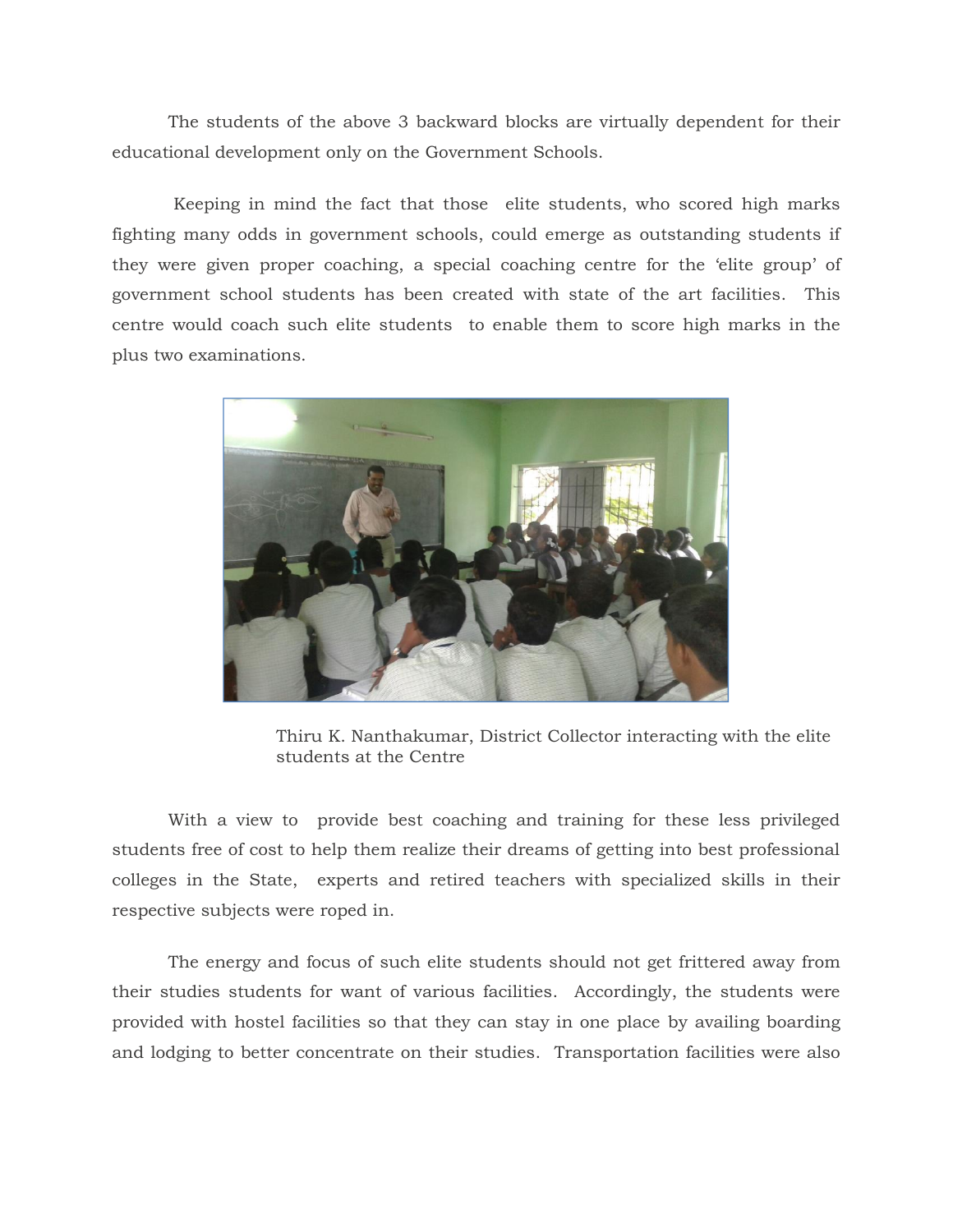given free of cost as it would not inconvenience them from commuting to and from their residence.

The duration of the classes was scheduled in such a way that the classes would commence in the morning as early as 8.30AM so that the attention of the students would naturally, at best, be on their studies. The District Collector made it a point to visit the centre every Satruday in a week so as to review the progress of marks scored daily by the students. The thought that such a higher official as District Collector himself makes the visit to review the progress in the scoring of marks in the daily test held at the coaching centre has motivated and competitive spirit has started getting hold of them. Energised by the personal interaction the District Collector had with the elite students at the coaching centre, the students showed more and more interest and attention in order to compete with other students in terms of scoring marks.

34 elite students in the backward blocks of Mudukulathur, Paramakudi and Bogalur were selected for providing them special coaching. At first, the special coaching centre functioned in the Municipal Girls High School, Ramanathapuram in order to give individual attention and additional training.

The modus operandi was so designed in such a way that when the students would come back after vacation on June 1, they would have completed the entire portions and would have to concentrate only on revisions and prepare for repeated tests. A 'smart class room' was also being readied with a projector, screen and a computer to explain to the students as to how to write the answers and how their papers would be evaluated with valuation keys.

The students would also be trained on various question paper patterns with the help of subject wise compact discs. Senior teachers teaching Maths, Physics, Chemistry and Biology would be posted in the coaching centre.

The above elite students who underwent special coaching class have all gone out with flying colours in the Higher Secondary Examinations held in March 2015 with 196.25 Medical cut off marks and cut of marks of 197.25 in Engineering College. This feat could not have come about without the assistance rendered under SBGF.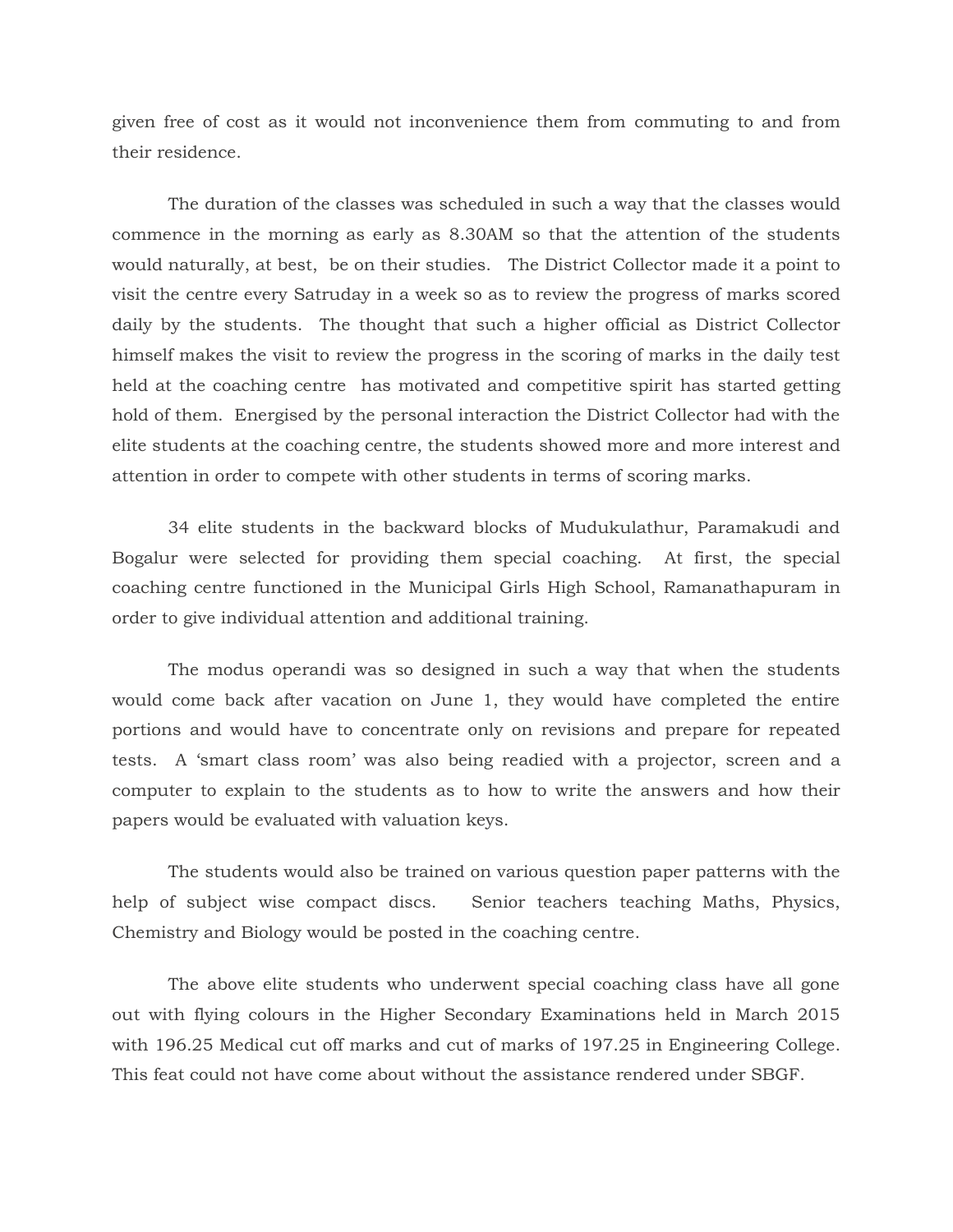

**Board displaying the pass percentage, cut off marks and centum and high marks scored in various subjects by the elite students who were groomed in the** 

## **coaching**

**centres**

26 of the 30 students secured more than 1000 out of 1200 marks under the Plus 2 examinations. N. Thangavel, a girl, whose father is an illiterate and herding goats at Appanur in Kadaladi block, has emerged the topper, scoring 1,120. She attributed her performance in the plus 2 examination to the special coaching and thanked the District Collector for the same.

Similarly, P.Manikandan of Thirupalaikudi village, belonging to Scheduled Caste community, has scored 1088 marks with a cut off of 196.25 for medical and 196.75 for Engineering. He has scored centum in Mathematics but preferred to do medicine. He was jubilant at the high marks scored and remarked that he could not have scored that much but for the special coaching given by the Government. He further added that his parents felt very happy about their son's success.

For 2014-15, 9 students have secured more than 190 cut off marks for Engineering and the second ranks from Government schools are shared by M.Samsool Hathiya of Government Girls Higher Secondary School, Panaikulan and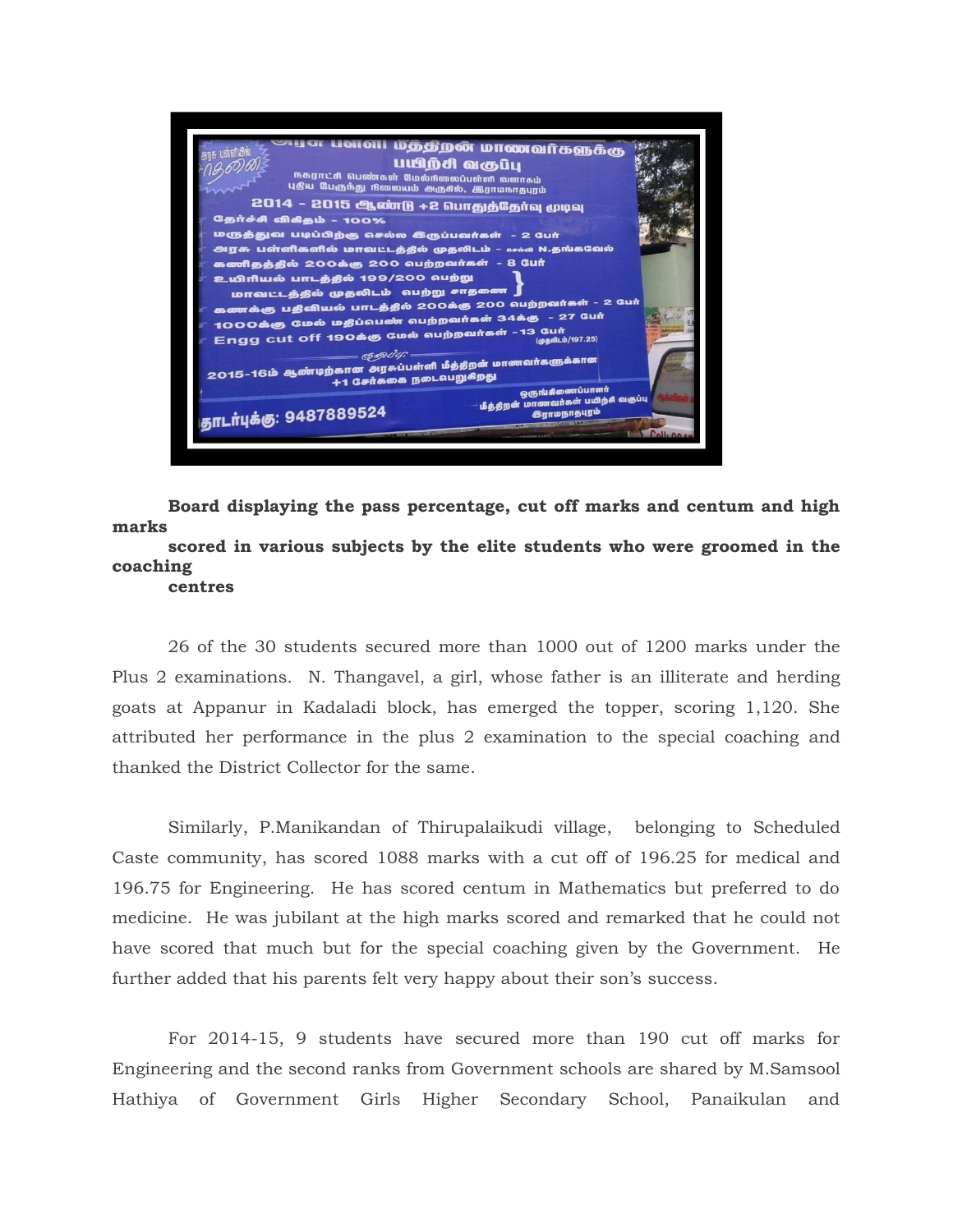A.Palanimurugan of Government Higher Secondary School, keezhathuval and 3rd rank has been bagged by N.Premchand of Government Higher Secondary School, Erattaivoorani. The following table would illustrate the figures regarding the pass percentage scored by the elite students.

| S.No.          | Name of student     |             |       |         |         |           |         |       |       |                       | Cut          |          |
|----------------|---------------------|-------------|-------|---------|---------|-----------|---------|-------|-------|-----------------------|--------------|----------|
|                |                     | Category    |       |         |         | Chemistry |         |       |       |                       |              | Xth mark |
|                |                     |             | Tamil | English | Physics |           | Biology | Maths | Total | Medical<br>$\cot$ off | Engg.<br>off |          |
|                |                     |             |       |         |         |           |         |       |       |                       |              |          |
| $\mathbf{1}$   | M.Thilagavathi      | <b>SC</b>   | 171   | 161     | 188     | 189       | 199     | 199   | 1097  | 188.75                | 193.75       | 430      |
| $\overline{2}$ | N.Thangavel         | <b>MBC</b>  | 180   | 157     | 193     | 196       | 195     | 199   | 1120  | 194.75                | 196.75       | 453      |
| 3              | K.Alagumeenal       | <b>SC</b>   | 184   | 156     | 187     | 185       | 185     | 193   | 1090  | 185.5                 | 189.5        | 450      |
| $\overline{4}$ | R.Thennarasu        | <b>MBC</b>  | 180   | 156     | 192     | 187       | 193     | 200   | 1108  | 191.25                | 194.75       | 461      |
| $\overline{5}$ | M.Kathija Blakis    | BC          | 161   | 155     | 187     | 187       | 196     | 197   | 1083  | 191.5                 | 192          | 465      |
| 6              | S.Muneeshwaran      | <b>MBC</b>  | 172   | 153     | 197     | 183       | 171     | 200   | 1076  | 180.5                 | 195          | 469      |
| $\overline{7}$ | S.Karthic           | <b>MBC</b>  | 171   | 149     | 176     | 175       | 184     | 200   | 1055  | 179.75                | 187.75       | 474      |
| 8              | S.Muthuselvi        | <b>MBC</b>  | 174   | 148     | 193     | 192       | 191     | 197   | 1095  | 191.75                | 194.75       | 469      |
| 9              | S.Meenatchi         | BC          | 167   | 148     | 185     | 174       | 171     | 187   | 1032  | 175.25                | 183.25       | 406      |
| 10             | R.Nithya            | <b>MBC</b>  | 178   | 147     | 177     | 186       | 178     | 199   | 1065  | 179.75                | 190.25       | 460      |
| 11             | M.Pandiselvi        | BC          | 172   | 147     | 195     | 190       | 191     | 200   | 1095  | 191.75                | 196.25       | 461      |
| 12             | S.Ariyanachi        | MBC         | 172   | 147     | 148     | 166       | 162     | 177   | 972   | 159.5                 | 167          | 423      |
| 13             | K.Thamarai<br>Deepa | <b>MBC</b>  | 167   | 147     | 187     | 174       | 179     | 192   | 1046  | 179.75                | 186.25       | 471      |
| 14             | S.Sudha             | <b>MBC</b>  | 171   | 146     | 192     | 178       | 172     | 190   | 1049  | 178.5                 | 187.5        | 461      |
| 15             | T.Suyambukani       | BC          | 177   | 143     | 193     | 191       | 193     | 195   | 1092  | 192.5                 | 193.5        | 460      |
| 16             | D.Ilakkia           | BC          | 165   | 143     | 180     | 188       | 176     | 195   | 1047  | 180                   | 189.5        | 461      |
| 17             | K.Menaka            | $\rm BC$    | 178   | 139     | 183     | 182       | 187     | 196   | 1065  | 184.75                | 189.25       | 463      |
| 18             | G.Jeyapraba         | <b>MBC</b>  | 174   | 136     | 176     | 180       | 146     | 190   | 1002  | 162                   | 184          | 430      |
| 19             | P.Manikandan        | <b>SC</b>   | 168   | 134     | 194     | 193       | 199     | 200   | 1088  | 196.25                | 196.75       | 442      |
| $20\,$         | M.Panndi Meenal     | MBC         | 168   | 132     | 186     | 184       | 181     | 196   | 1047  | 183                   | 190.5        | 445      |
| 21             | K.Kopika            | ${\rm MBC}$ | 143   | 131     | 178     | 178       | 146     | 195   | 971   | 162                   | 186.5        | 439      |
| 22             | S.Monisha           | $\rm BC$    | 179   | 130     | 144     | 157       | 178     | 192   | 980   | 164.25                | 171.25       | 441      |
| 23             | G.Deepa             | $\rm BC$    | 157   | 129     | 176     | 181       | 170     | 196   | 1009  | 174.25                | 187.25       | 461      |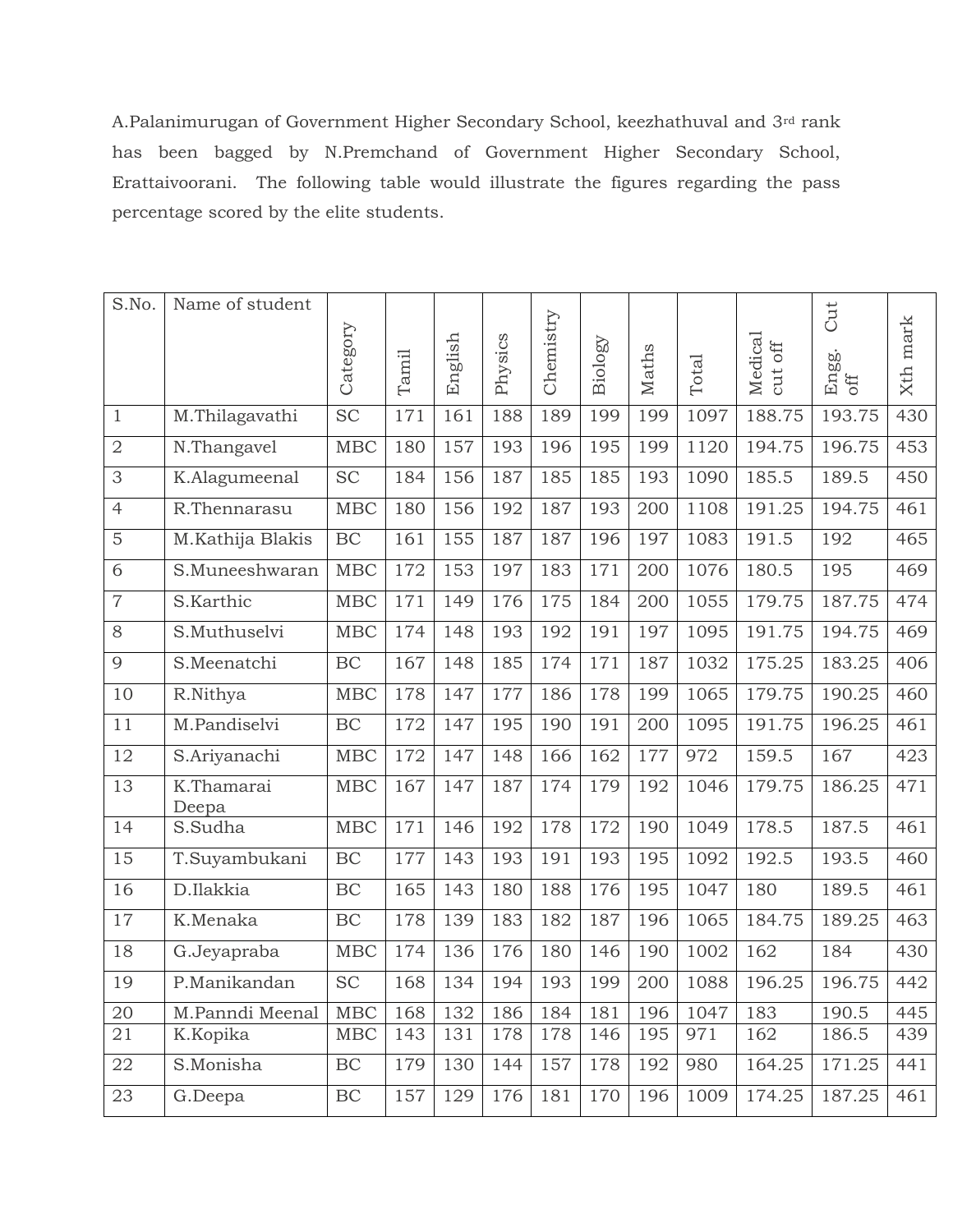| 24 | K.Kalpana Devi | BC         | 164 | 127 | .90 | .86 | 183 | .99 | 1049 | 185.5  | 193.5  | 427 |
|----|----------------|------------|-----|-----|-----|-----|-----|-----|------|--------|--------|-----|
| 25 | G.Komala Devi  | <b>BC</b>  | 160 | 126 | .82 | 190 | 185 | .90 | 1034 | 186    | 188    | 444 |
| 26 | K.Krishnaveni  | <b>SC</b>  | 169 | 125 | '95 | 194 | 195 | 200 | 1078 | 194.75 | 197.25 | 444 |
| 27 | T.Chandru      | <b>MBC</b> | .67 | 125 | .90 | 187 | 199 | .90 | 1053 | 193.75 | 189.25 | 457 |
| 28 | J.Murugeswari  | <b>SC</b>  | 175 | 124 | .89 | 173 | 185 | .88 | 1034 | 183    | 184.5  | 467 |
| 29 | R.Ponmalar     | <b>SC</b>  | 140 | 124 | 71  | .82 | 180 | 200 | 997  | 178.25 | 188.25 | 440 |
| 30 | A.Pavithran    | <b>BC</b>  | 150 | 113 | 181 | 183 | 178 | 200 | 1005 | 180    | 191    | 455 |

The success of the project is reflected in the various dailies as can be seen from the newspaper cuttings some of which is reproduced below.